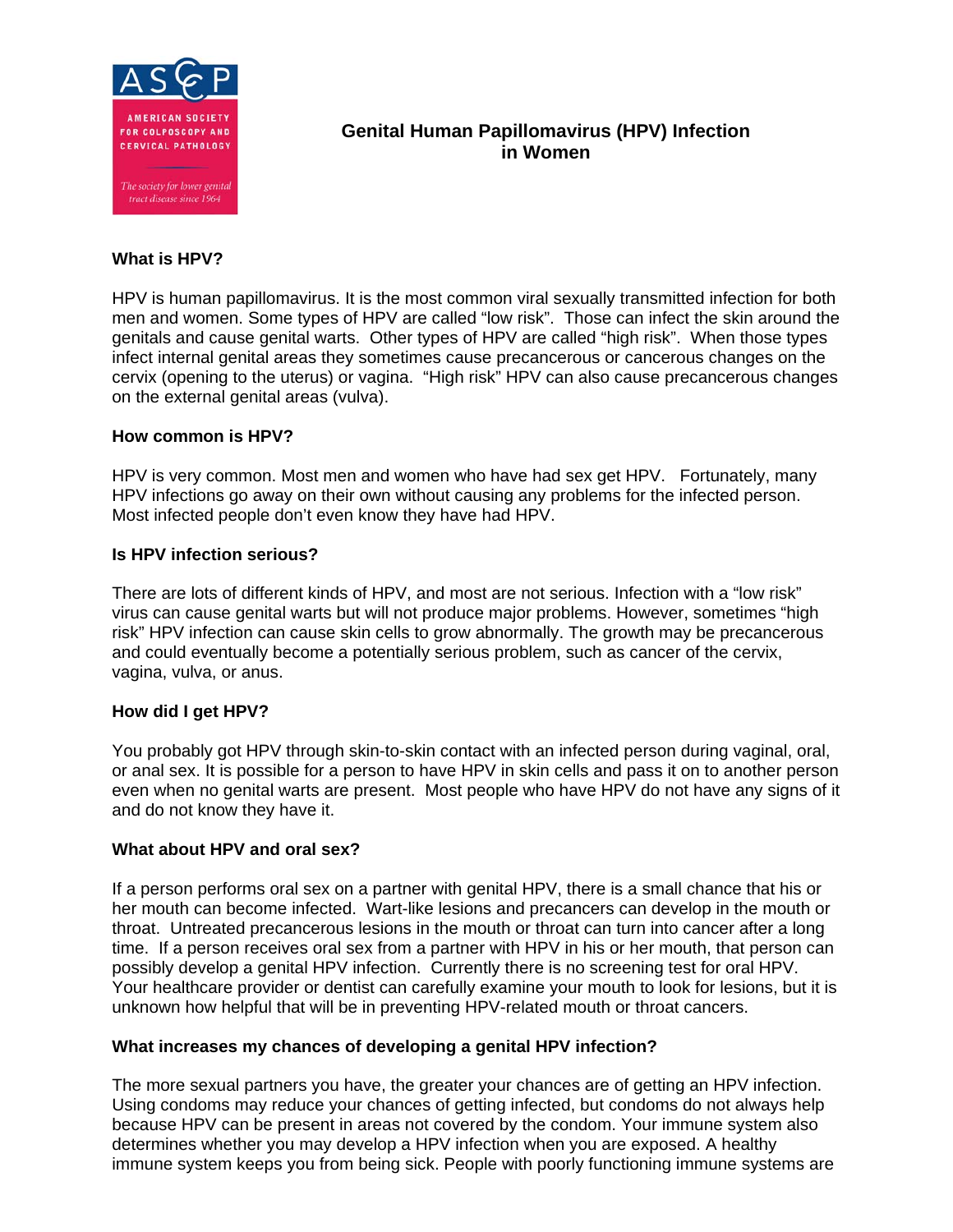more likely to get a HPV infection. Smoking tobacco weakens your immune system and increases your risk for getting HPV when exposed to the virus.

# **How long have I had HPV?**

It is impossible to know exactly how long you have had HPV. If you have had more than one sexual partner in your lifetime, it is impossible to tell which partner gave you HPV. If you had sexual contact with an infected person, it usually takes a few weeks or months for genital warts to appear or for a Pap test to become abnormal. You may have had HPV for some time before it was discovered by a physical exam, abnormal Pap test, or HPV laboratory test.

## **How is HPV diagnosed?**

HPV can be diagnosed in several ways:

- Sometimes the skin changes on external areas can be seen on physical exam.
- Many infected women first learn they have HPV when they have an abnormal Pap test.
- At times, a specific test for the HPV virus recognizes it in infected cells on the cervix. (This test is not useful on other parts of the body or in men.)
- When HPV infection of the cervix or vagina or anus is suspected, your health care provider can use a colposcope to shine a light on and magnify the cervix and vaginal walls and/or the anus. Often a tiny piece of tissue (a biopsy) is taken and examined in a laboratory to check for changes produced by HPV

## **How is HPV treated?**

Like all other virus infections, HPV infection cannot be cured with medication. Luckily, your body's immune system can and usually does get rid of the infection and the skin changes it causes.

However, the abnormal skin growths (genital warts or precancerous changes) caused by HPV can be treated with medication or minor surgery. The type of treatment depends on the location, number, and kind of skin changes. If the virus has caused only slight abnormalities, then no treatment may be necessary at this time. Careful monitoring for future changes with self-examination, regular Pap tests, or possible colposcopy may be necessary. If more severe skin abnormalities are found, they often need to be treated. There are many ways that your health care provider can treat abnormal areas. Some treatment can be done at home, and other types of treatment must be done in the clinic. Your health care provider will discuss these treatment options with you.

### **Will I still have HPV after treatment?**

There is no cure for HPV. The goal of treatment is to remove the abnormal area that contains the virus without causing damage to the normal, healthy tissue surrounding the abnormal area. It is likely that a small amount of virus will remain after treatment. Often your body's immune system can take care of the remaining virus.

### **How can I prevent spreading HPV to others?**

You can reduce the chance that you will share your HPV infection with other people by having any abnormal skin or genital warts treated until they are gone. Using condoms during sexual intercourse and dental dams during oral sex may also help to reduce the spread of infection. However, condoms or dams may not always completely prevent the spread of HPV infection, because HPV may be in skin that is not protected by the condom or dam. Now that you know you have HPV, you should tell your current (and past) sexual partner(s), so that they can be examined and treated, if appropriate.